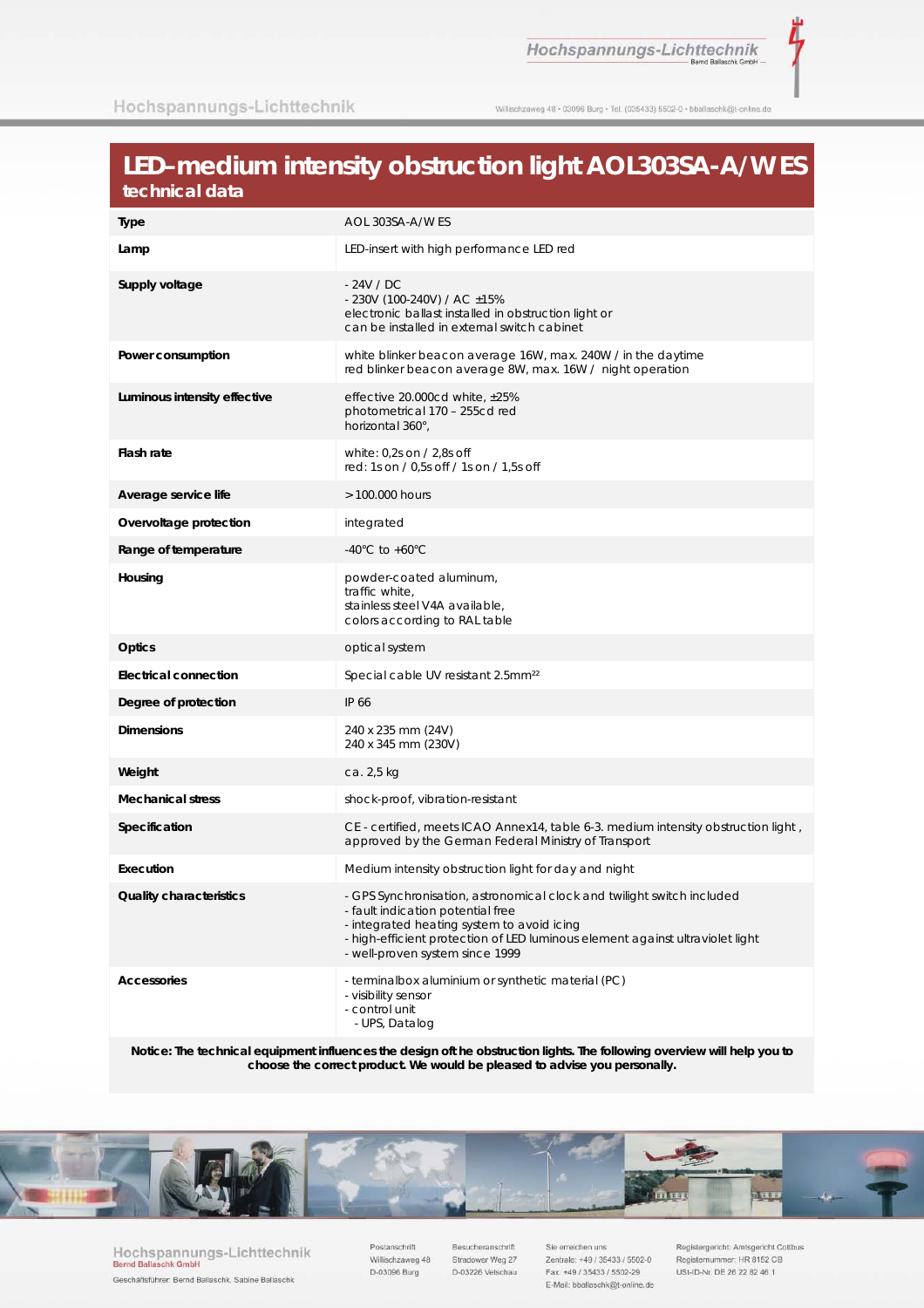

Willischzaweg 48 · 03096 Burg · Tel. (035433) 5502-0 · bballaschk@t-online.de

## **execution AOL 303SA-A/W ES 24V DC**





[fig. similar]

| with additional infrared LED                              |               |
|-----------------------------------------------------------|---------------|
| terminal box synthetic material                           |               |
| terminal box aluminium                                    |               |
| without terminal box, cable length (standard 10m): ______ | m             |
|                                                           |               |
|                                                           | Order volume: |



Hochspannungs-Lichttechnik<br>Bernd Ballaschk GmbH Geschäftsführer: Bernd Ballaschk, Sabine Ballaschk

Postanschrift Willischzaweg 48  $D-03096$  Burg

Besucheranschrift Stradower Weg 27 D-03226 Vetschau Sie erreichen uns Zentrale: +49 / 35433 / 5502-0 Fax: +49 / 35433 / 5502-29 E-Mail: bballaschk@t-online.de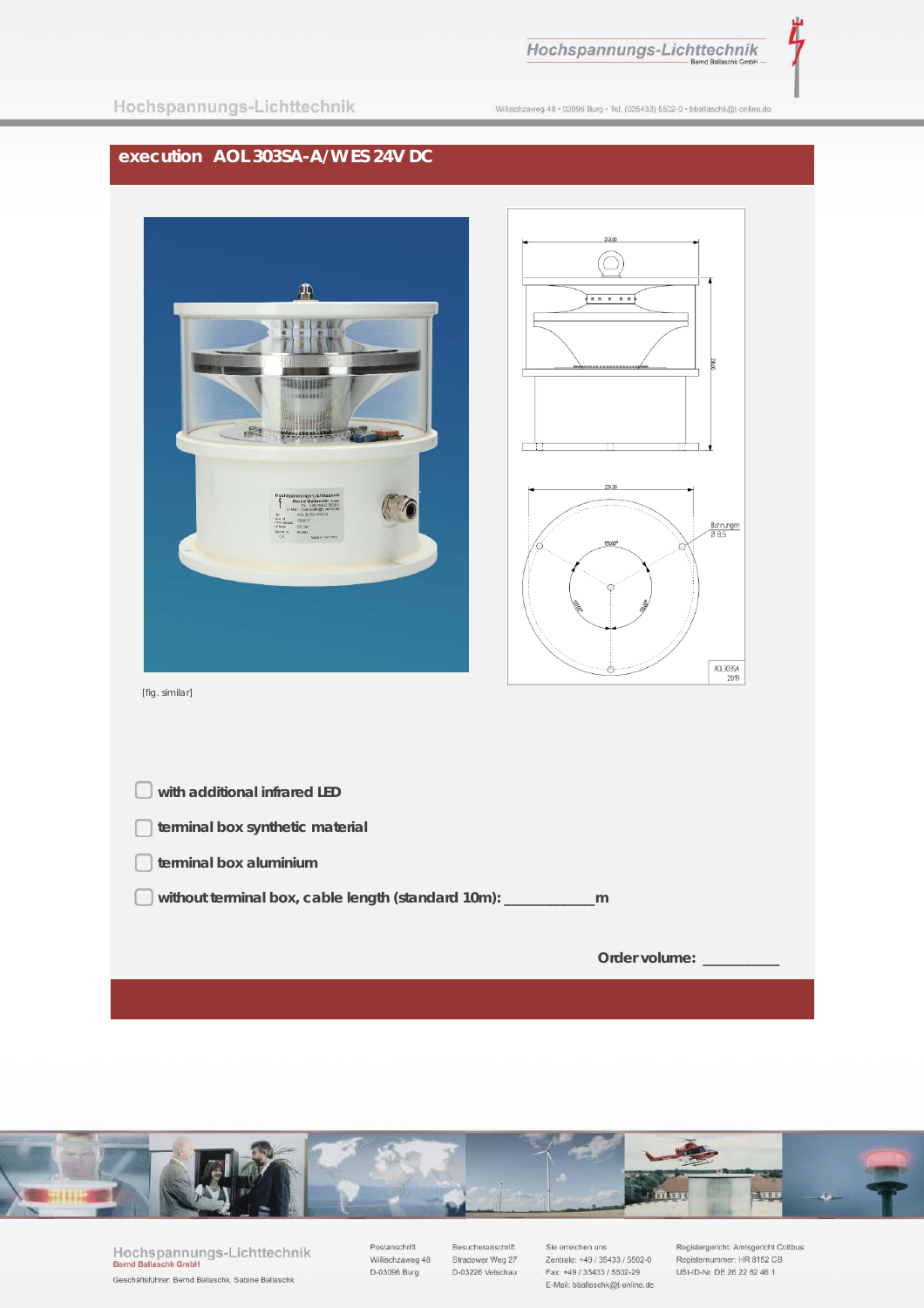

|  |  | Hochspannungs-Lichttechnik |
|--|--|----------------------------|
|  |  |                            |

Willischzaweg 48 · 03096 Burg · Tel. (035433) 5502-0 · bballaschk@t-online.de

## execution AOL 303SA-A/W ES 230V AC





Hochspannungs-Lichttechnik<br>Bernd Ballaschk GmbH Geschäftsführer: Bernd Ballaschk, Sabine Ballaschk

Postanschrift Willischzaweg 48 D-03096 Burg

Besucheranschrift Stradower Weg 27 D-03226 Vetschau

Sie erreichen uns Zentrale: +49 / 35433 / 5502-0 Fax: +49 / 35433 / 5502-29 E-Mail: bballaschk@t-online.de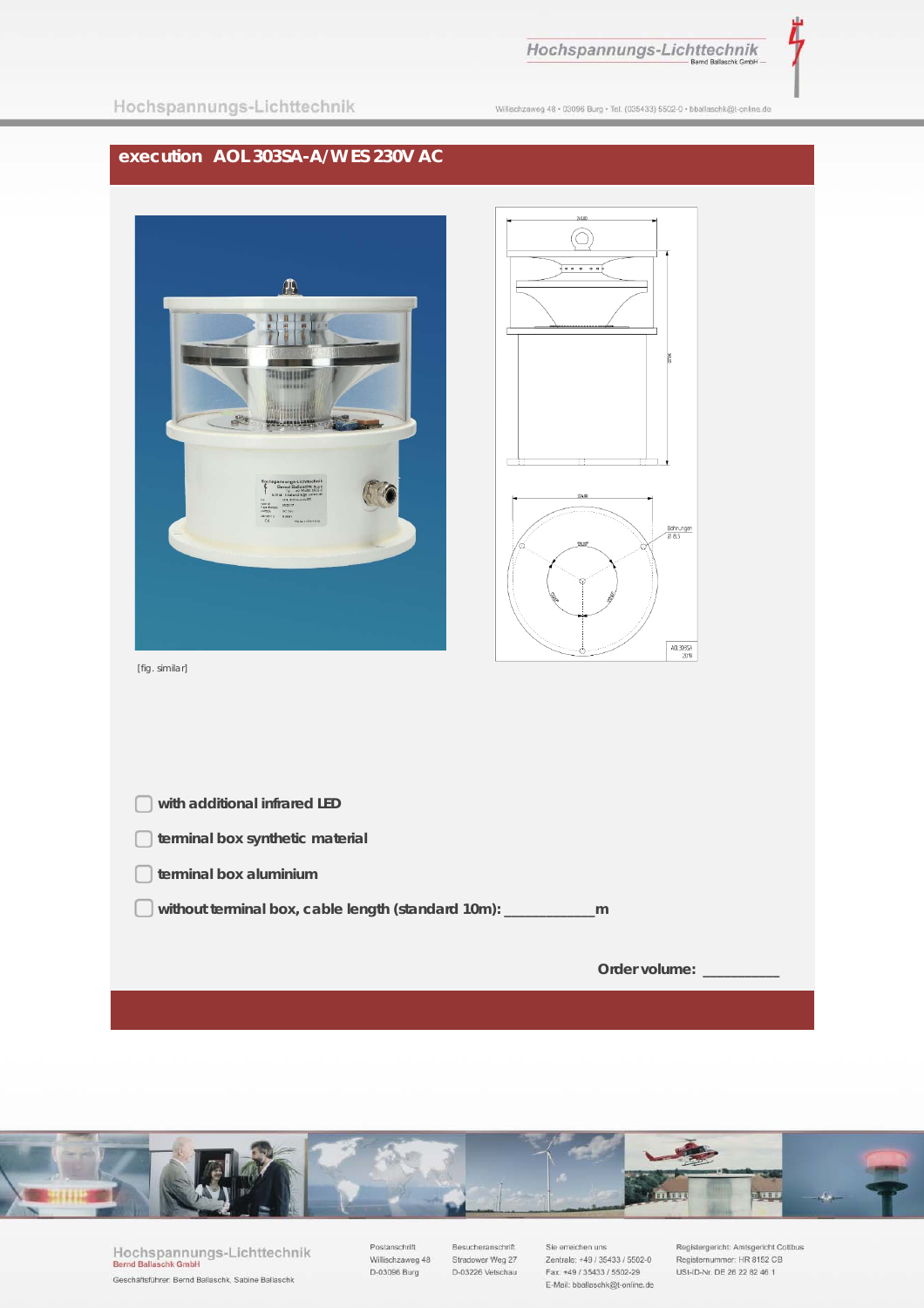Willischzaweg 48 · 03096 Burg · Tel. (035433) 5502-0 · bballaschk@t-online.de

## Hochspannungs-Lichttechnik

Certified translation from German, page 1 of 1 FEDERAL WATERWAY AND SHIPPING OFFICE **WSV Department for Traffic Engineering** Certificate in accordance with no. 28 of the general administrative order concerning the identification of aviation obstacles (AVV identification) to be presented to the responsible licensing authority in accordance with the Air Traffic Act Type of light White blinking obstacle day light Medium intensity type A Manufacturer Hochspannungs-Lichttechnik Bernd Ballaschk GmbH **Stradower Weg 27** D-03096 Vetschau Type reference **AOL 303SA-A** 

Based on technical checks carried out by the Department for Traffic Engineering of the Federal Waterway and Shipping Office on 6<sup>th</sup> March 2019, it is herewith confirmed that the presented product sample of the above-described light type is in line with the technical light requirements as per the AVV identification specifications dated 26<sup>th</sup> August 2015 (BAnz AT 1st September 2015 B4, dated 1st September 2015) and the standards and recommendations of annex 14, volume I, tables 6.1 and 6.3, edition 6, July 2013 of the Chicago Treaty. The results of the technical light check have been documented as part of inspection report LS211 dated 10<sup>th</sup> April 2019.

The type of light may, subject to changes to the stated requirements, and whilst adhering to possible stipulations based on the inspection report, be utilised for the purpose of identifying aviation obstacles.

Coblenz, 15<sup>th</sup> April 2019

[Circular stamp with insignia: **WSV Department for Traffic** Engineering AT WSA Coblenz  $1]$ 

[Signature] (Polschinski)

I, Robert Avery Grey, sworn German-English translator by the Frankfurt Regional Court, hereby certify that the above translation from the original document is accurate and complete. **AVER** 

Frankfurt am Main, Germany, 27th June 2019



Hochspannungs-Lichttechnik Geschäftsführer: Bernd Ballaschk, Sabine Ballaschk

stanschrift Willischzaweg 48 D-03096 Burg

**Besucheranschrift** Stradower Weg 27 D-03226 Vetschau

Zentrale: +49 / 35433 / 5502-0 Eav: +49 / 35433 / 5502-29 E-Mail: bballaschk@t-online.de

**Q** 

*kfurt* ar